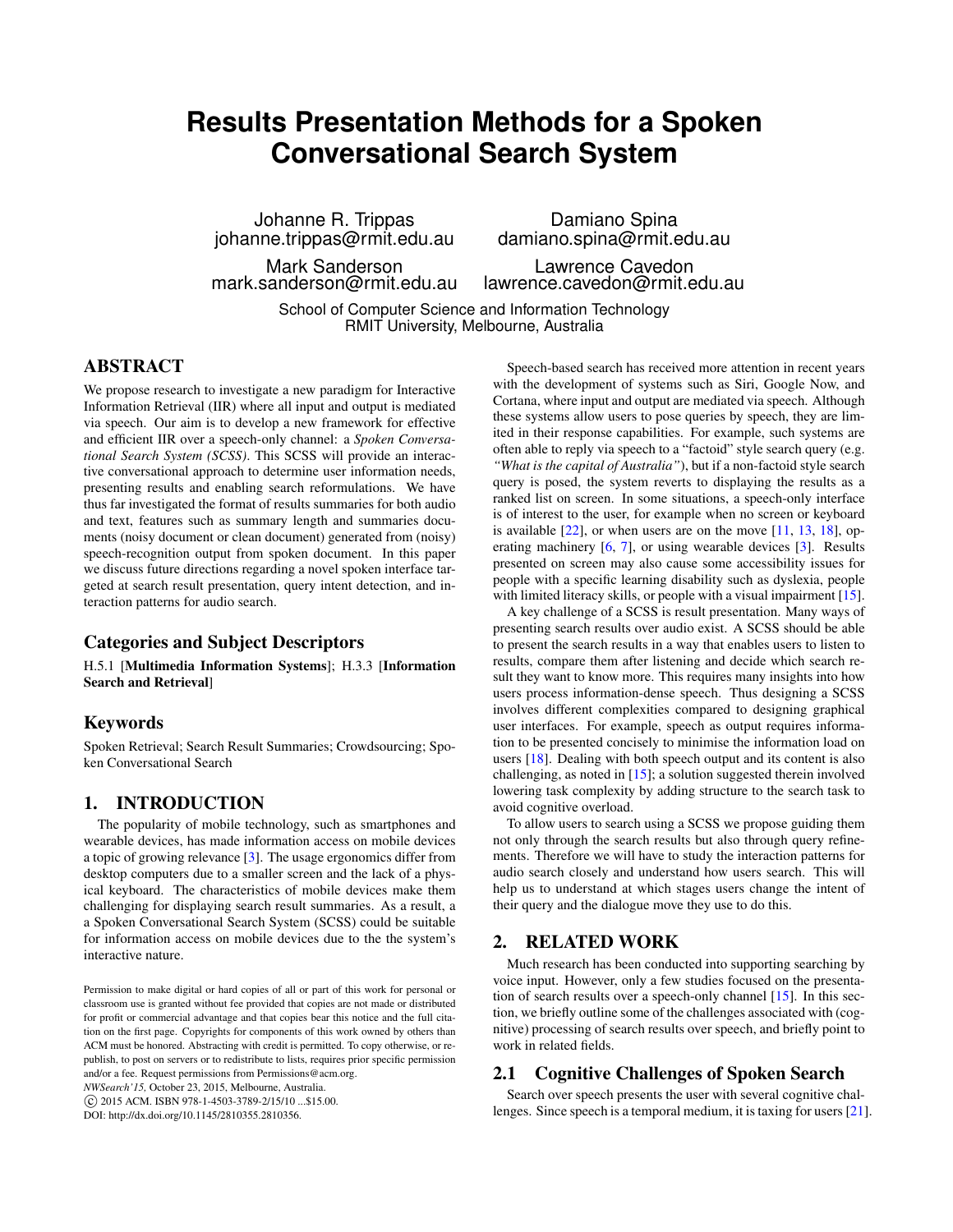Speech is transient, leaving no trace of the message to which the user can later refer  $[12]$ . As a result, it is difficult to convey large amounts of information via speech without overloading the user's short-term memory  $[12, 18]$  $[12, 18]$  $[12, 18]$ . A lack of graphical support, in the form of text, means much less information can be transmitted to the user at one time  $[22]$ . The fact that text can be re-read means that most people absorb written information better than spoken information [\[22\]](#page-2-1). In addition, information delivered via speech is linear, making it difficult to present complex structure [\[18\]](#page-2-4). Simultaneously, as a series of sounds, speech can blend with other environmental sounds making it challenging to recognise [\[18\]](#page-2-4).

To address some of these challenges, [\[22\]](#page-2-1) suggest keeping spoken output brief by eliminating extra words and using menus instead of lists to avoid stressing users' short-term memory. Though such menus can act as shortcuts, they still need to be memorised [\[9\]](#page-2-10). By limiting the number of options, it becomes easier for users to re-member all options thus reducing the working memory load [\[20\]](#page-2-11). Another way to avoid lists of information is by incorporating a conversational style [\[20\]](#page-2-11). Conversational style involves the system using questions to filter the options of the query results, presenting fewer options per turn and providing confirmations [\[20\]](#page-2-11). This helps users navigate the relevant information rather than requiring them to remember all options [\[9\]](#page-2-10). However, the longer the conversation, the greater the number of refinements the user needs to remember [\[20\]](#page-2-11).

Systems such as screen readers and Spoken Dialogue Systems (SDSs) are areas where research has been conducted into how to allow users to achieve their goals without cognitively overloading them. Users of screen readers are often presented with a flood of information resulting in an information overload which is cognitively taxing [\[15\]](#page-2-7). To mitigate information overload, SDSs address this issue by guiding the user through a dialogue to allow them to select the right option. Thus SDSs overcome the problem of information overload by refining options whenever there are too many options available [\[19\]](#page-2-12). By studying screen reader users and the information seeking process, [\[15\]](#page-2-7) observed that screen reader users interact differently with search engines than non-screen readers. Screen reader users are often limited due to cognitive challenges and the lack of support to over overcome those challenges.

### 3. CURRENT AND FUTURE WORK

This section first describes experiments which have already been conducted and then discusses future research directions to develop a SCSS.

#### <span id="page-1-3"></span>3.1 Length of Web Search Result Summaries

In an initial experiment [\[17\]](#page-2-13), we aimed to better understand how to present search results over a speech-only communication channel without overwhelming the user with information, nor leaving the user unsure as to whether what they heard covered the information space. The length of search summaries plays an important role in the presentation of search results. To investigate the impact of the search result summary length in a spoken retrieval scenario, we used a crowdsourcing platform<sup>[1](#page-1-0)</sup> to present queries and search result summaries with different lengths to users. The queries in this experiment were query topics from the Text REtrieval Conference (TREC) 2013 Web Track to reflect common web search tasks [\[4\]](#page-2-14). The queries used were either *single-faceted queries* (queries with a clear intent) or *faceted queries* (queries with a broader intent and represented in subtopics). We investigated whether these two categories had any impact on the preference of the search result summary length.

The search result summaries presented to the users were either full-length or *truncated* versions of Google search result summaries. Users were presented with both versions of the summaries and were asked which version they most preferred. The preference was asked for both text and audio presentation of the summaries. This allowed us to use the text presentation as a baseline measure of the system.

Users reported that they preferred the full-length search result summaries in text format over their truncated counterpart. For the audio format, no clear preference was reported between full-length or truncated search result summaries. However with single-faceted queries in audio format users showed a clear preference for truncated summaries.

Joachims et al. [\[10\]](#page-2-15) found that the first and second search result summaries receive the most attention from users. Our findings support these results for single-faceted query judgement distributions. However, this distribution was not found in the faceted search result summaries. Instead, the first and last search result summary received the most attention.

We believe that there is a need of further research on how to present results over audio for faceted queries.

# 3.2 Generating Podcast Summaries from Noisy Automated Transcriptions

In a second experiment, we investigated whether summaries generated from automated speech recognition (ASR) transcripts would allow users to effectively judge document relevance. We also investigated whether those judgements were as accurate as non-ASR transcript summaries and if there was a preference in the different summaries (ASR summaries vs. non-ASR summaries). We used podcasts and corresponding manual transcripts from the Australian Broadcasting Commission  $(ABC)^2$  $(ABC)^2$  for this experiment. Thus, the text collection consisted of the manual transcripts transcribed by the ABC and automated transcripts transcribed with the AT&T WAT-SON Speech API<sup>[3](#page-1-2)</sup>. A *known-item* document scenario [\[1\]](#page-2-16) was used to design manual queries. Topic modeling was performed to minimise the likelihood of selecting documents associated with underrepresented topics. We used the same crowdsourcing platform as mentioned above to collect user judgements and user preferences of the different summaries. The results from the relevance task suggested that summaries generated from ASR transcripts—with correction of ASR errors in the summaries themselves—were as effective for users performing relevance judgements as were summaries generated from the manual transcripts. Note that corrected summaries simulates the playback of such summaries in an audio channel. The ASR corrected summaries were also no less preferred than summaries generated from the original podcast transcriptions. Therefore we suggest that transcripts with ASR errors can be effectively used for selecting segments of podcasts for use as audio summaries for a speech-only podcast search system.

#### 3.3 Future Work

This section discusses various techniques which we propose to use in the design of a SCSS.

#### *3.3.1 Query Intent and Result Presentation*

The results from the experiment in Section [3.1](#page-1-3) suggested that different kinds of queries (single-faceted vs. faceted) benefit from a summary optimised for the type of query. We therefore suggest researching query intent recognition, allowing us to categorise

<span id="page-1-0"></span><sup>1</sup><http://www.crowdflower.com>

<span id="page-1-1"></span><sup>2</sup><http://www.abc.net.au>

<span id="page-1-2"></span><sup>3</sup><http://developer.att.com/apis/speech/docs>